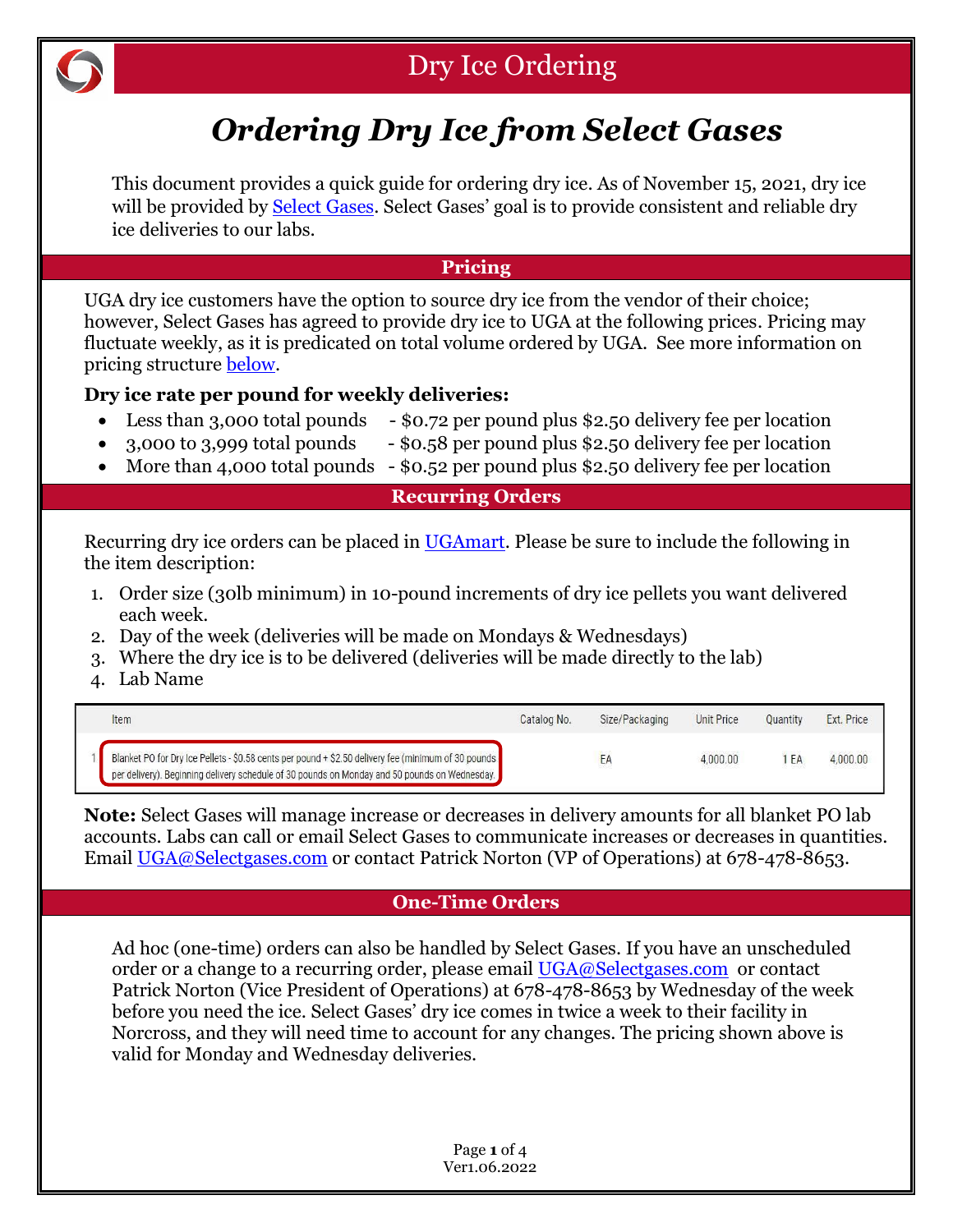

### **Delivery**

Be sure to include the following in the External Notes and Attachments area in [UGAmart:](https://ugamart.uga.edu/)

- 1. Beginning and Ending Dates for dry ice deliveries.
- 2. Point of contact information for the lab should Select Gases have any questions.

| <b>External Notes and Attachments</b> |                                                                                                                                |  |  |  |  |  |
|---------------------------------------|--------------------------------------------------------------------------------------------------------------------------------|--|--|--|--|--|
| Note to all Vendors                   | Service to begin on Monday, Nov 15th and<br>end on June 30, 2022. Lab contact info: "add<br>lab contact name and phone number" |  |  |  |  |  |

#### **Additional Information**

- New dry ice orders or changes to recurring orders require a lead time of 1 week.
	- Select Gases can provide one-time deliveries; however, special needs must be clearly communicated before dry ice is needed. Select Gases' dry ice comes in twice a week to their facility in Norcross, and they will need time to account for any changes.
	- Pricing above is only valid for Monday and Wednesday deliveries. Select Gases is able to maintain these prices because of the predictability of deliveries on Mondays and Wednesdays.
- Changes to weekly dry ice deliveries must be emailed or called in by the Wednesday prior to scheduled delivery to allow Select Gases lead time from their distributor. Please email [UGA@Selectgases.com](mailto:UGA@Selectgases.com) or contact Patrick Norton (VP of Operations) at 678-478-8653.
- Dry ice is available on demand (sold by the pound) throug[h Central Research Stores](https://research.uga.edu/orss/research-stores/) at both the Chemistry and Coverdell Stockrooms.
- If you have questions, please contact the OneSource Service Desk at  $onesource@uga.edu$  or 706-542-0202 (option 2).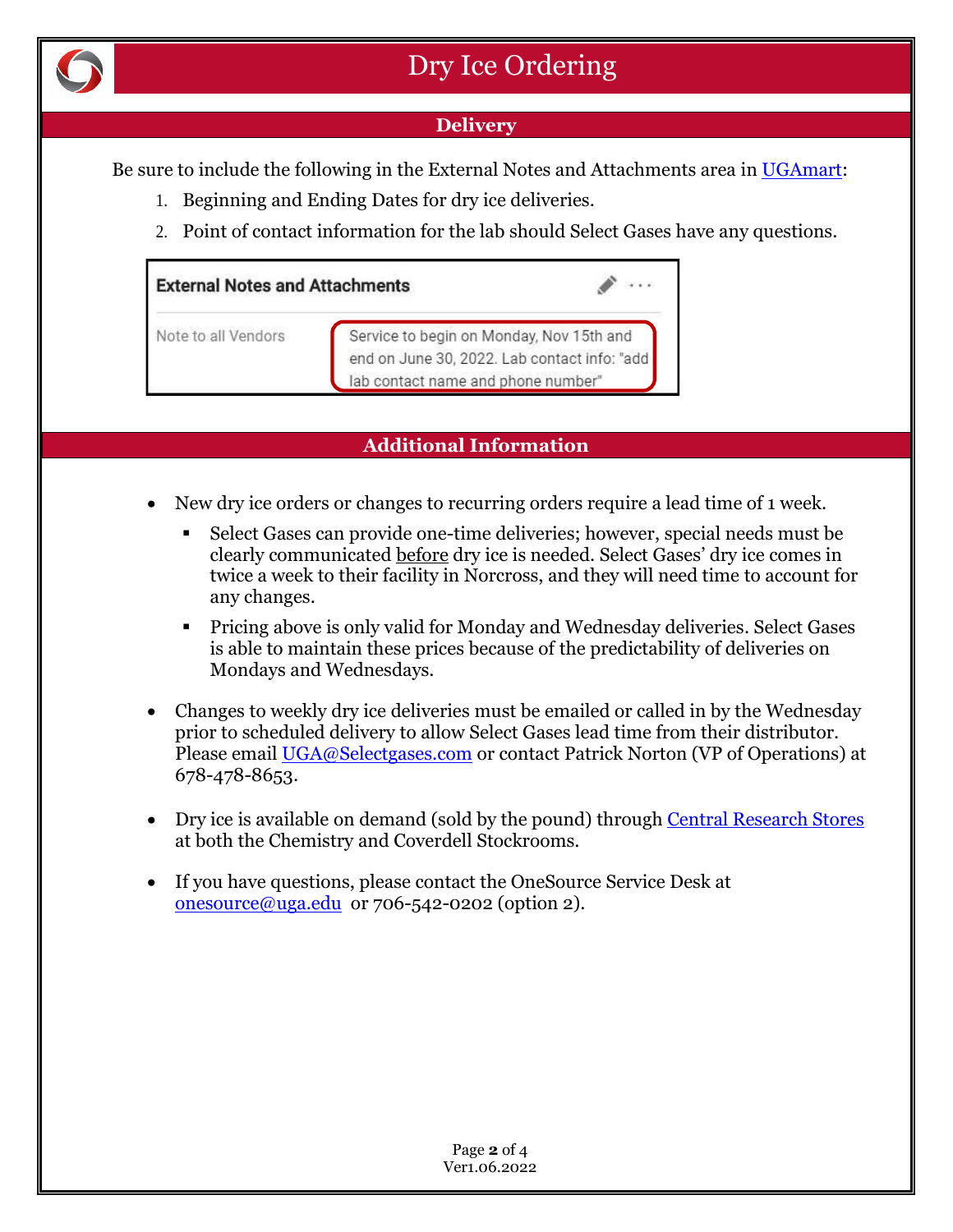



| <b>TEST PO-PLEASE</b><br><b>DO NOT FULFILL</b> | <b>Purchase Order</b>  |              |  |  |
|------------------------------------------------|------------------------|--------------|--|--|
| Purchase Order Date                            | PO/Reference No.       | Revision No. |  |  |
| Nov 3, 2021                                    | E002403                | original     |  |  |
| <b>Contact Information</b>                     |                        |              |  |  |
| Contact                                        | UGA Procurement Office |              |  |  |
| Fmail                                          |                        |              |  |  |
| Phone                                          | +1706-542-2361         |              |  |  |
| Buyer                                          | 20<br>Chad Cox         |              |  |  |

|                                                                                                                                               | <b>Supplier Information</b>    | <b>Delivery Address</b> |                      |              |                                |
|-----------------------------------------------------------------------------------------------------------------------------------------------|--------------------------------|-------------------------|----------------------|--------------|--------------------------------|
| Vendor Name                                                                                                                                   | <b>SELECT GASES</b>            |                         | DAVISON LIFE SCI     |              |                                |
| Address                                                                                                                                       | 6375 REGENCY PKWY STE 710      |                         | 120 E GREEN ST       |              |                                |
|                                                                                                                                               | NORCROSS, Georgia 30071 United |                         | ATHENS, GA 30602     |              |                                |
|                                                                                                                                               | <b>States</b>                  |                         | <b>United States</b> |              |                                |
| Duns No.                                                                                                                                      |                                |                         | Attn:                | Peggy Carter |                                |
| <b>Delivery Information</b>                                                                                                                   |                                |                         | Dept.:               |              | H1000259 Franklin-Biochemistry |
|                                                                                                                                               |                                |                         | Room:                | A226         |                                |
| Requested Delivery                                                                                                                            |                                |                         | ShipTo Address Code  | 01057        |                                |
| Ship Via<br>Best Carrier-Best Way                                                                                                             |                                |                         |                      |              |                                |
| <b>Information for Supplier</b>                                                                                                               |                                |                         |                      |              |                                |
| Note to Vendor<br>Service to begin on Monday, Nov 15th and end on June 30, 2022. Lab contact info:<br>"add lab contact name and phone number" |                                |                         |                      |              |                                |

| Line No.   | <b>Product Description</b>                                                                                                                                                                                 | Catalog No. | Size /<br>Packaging | <b>Unit</b><br>Price | <b>Quantity</b> | Ext.<br>Price          |
|------------|------------------------------------------------------------------------------------------------------------------------------------------------------------------------------------------------------------|-------------|---------------------|----------------------|-----------------|------------------------|
| $1$ of $1$ | Blanket PO for Dry Ice Pellets - \$0.58 cents per pound + \$2.50<br>delivery fee (minimum of 30 pounds per delivery). Beginning<br>delivery schedule of 30 pounds on Monday and 50 pounds on<br>Wednesday. |             | EA                  | 4.000.00<br>USD      | 1 EA            | 4,000.00<br><b>USD</b> |
|            |                                                                                                                                                                                                            |             |                     | Total                |                 | 4.000.00 USD           |

4,000.00 USD

| <b>Billing Information</b>       |                                           |                                                                                                 |                      | <b>Billing Address</b>                                                                                                                                      |  |  |  |  |
|----------------------------------|-------------------------------------------|-------------------------------------------------------------------------------------------------|----------------------|-------------------------------------------------------------------------------------------------------------------------------------------------------------|--|--|--|--|
|                                  | Charge to PO Listed Above                 | All Invoices Must Include the Correct<br>UGA PO Number in Order for Payment<br>to be Processed. |                      | Attn:<br>ACCOUNTS PAYABLE<br>RM 302<br><b>BUSINESS SERVICES BLDG</b><br>424 E BROAD ST                                                                      |  |  |  |  |
| F.O.B.                           |                                           | N/A                                                                                             |                      |                                                                                                                                                             |  |  |  |  |
| Payment Terms<br>Contract Number |                                           | 0, Net 30                                                                                       |                      | ATHENS, GA 30602-4214                                                                                                                                       |  |  |  |  |
|                                  |                                           | no value                                                                                        | <b>United States</b> |                                                                                                                                                             |  |  |  |  |
| Quote number                     |                                           |                                                                                                 |                      |                                                                                                                                                             |  |  |  |  |
|                                  |                                           |                                                                                                 |                      | <b>PO Terms</b>                                                                                                                                             |  |  |  |  |
| Header                           | 0001<br>UGA Terms &<br>Conditions R3.1.19 |                                                                                                 |                      | UGA Terms & Conditions (Revised 3.1.19) apply to this Purchase Order and can be found at<br>http://busfin.uga.edu/procurement/tandcs/document/Rev3.1.19.pdf |  |  |  |  |
|                                  |                                           |                                                                                                 |                      | Page 3 of 4<br>Ver1.06.2022                                                                                                                                 |  |  |  |  |